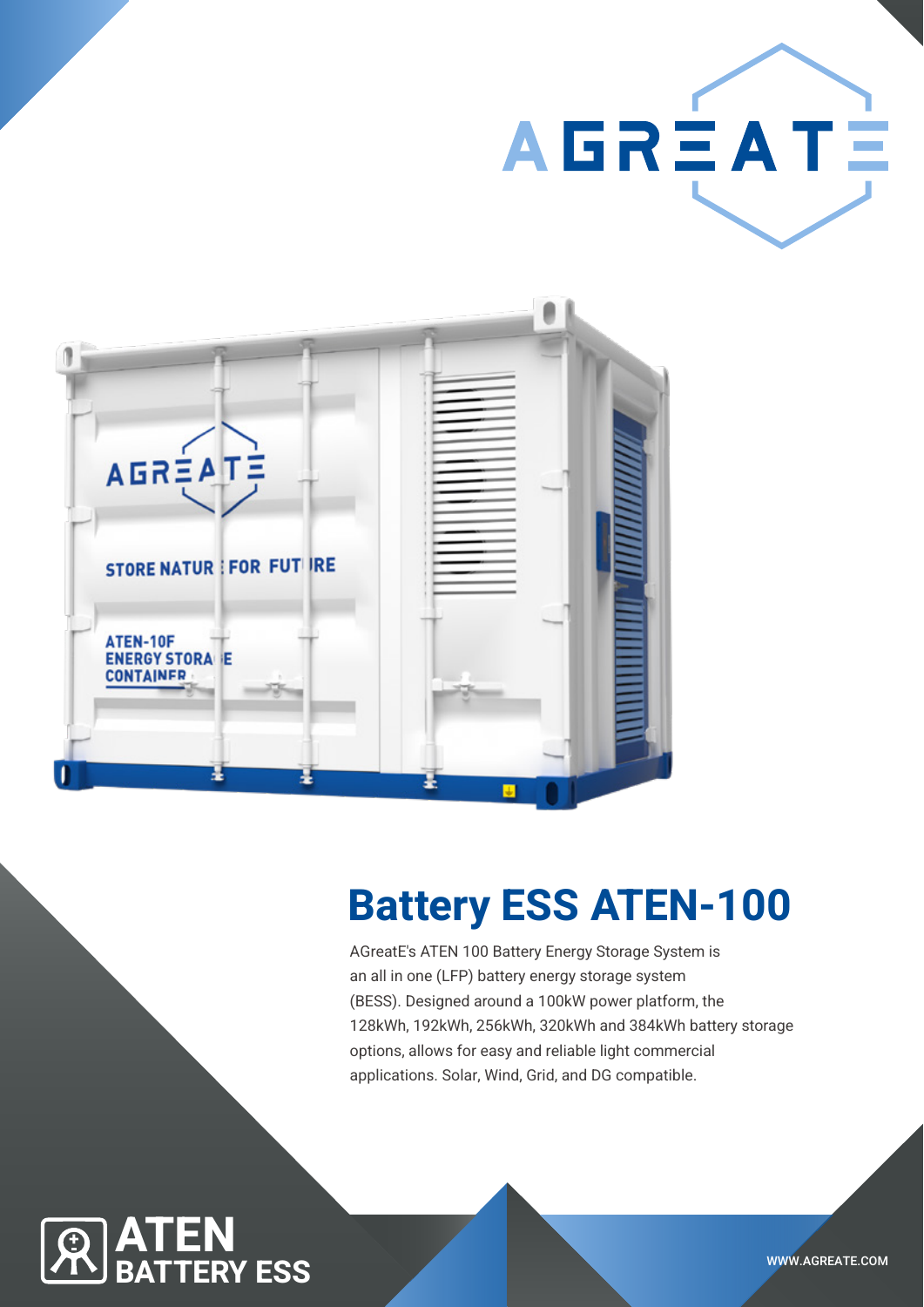# ATEN **ERY FSS**



### Advanced & Guaranteed System

- Strong R&D team supports innovative products and continuous improvement thereafter;
- Self-developed BESS controller and EMS, ensuring best reliability of the system;
- High-standard testing process quaranteeing quality delivery;

### Reliable & Competitive Quality

- UL9540A compliant up to battery string level, 1 out of 7 manufacturers in China;
- Containerized with protection level at IP54 for the whole system and IP65 for the battery compartment;

### Money-saved & Versatile Application

- 6,000 cycles battery cell against market prevailing 3,000 cycles battery cell;
- $\blacksquare$  DC coupling system ensuring. higher DC/AC ratio, higher round trip efficiency;
- Accessible to different sources of powers  $\Box$ PV, ESS. Grid or DG, supports both on-grid and off-grid modes;

### Smart & Easy Operation

- Fully integrated and plug-and-play microgrid system; 7\*24 cloud-based monitoring and operation
- platform supports the visit of Mysql database and multiple mobile/PC devices.

### Product features(M50/M100)

- $\blacksquare$ The 50kW/100kW PCS cabinet contains a Hybrid PCS with 250V~520V DC voltage;
- The  $n*138kWh(n=2~6)$  battery string is converted to 400V/480V AC through the 50kW/100kW Hybrid PCS, AC power is transferred to the isolated transformer supporting the load;
- The battery string is charged from corresponding П PV string and DC/DC Module during day time operation;
- $\blacksquare$ When BAT and PV supplies are insufficient, ATS switches the power supply to DG or grid. STS performs on-grid and off-grid seamless switching to ensure continuous power supply of load;
- $\blacksquare$ The EMS control system runs automatically without manual operation.

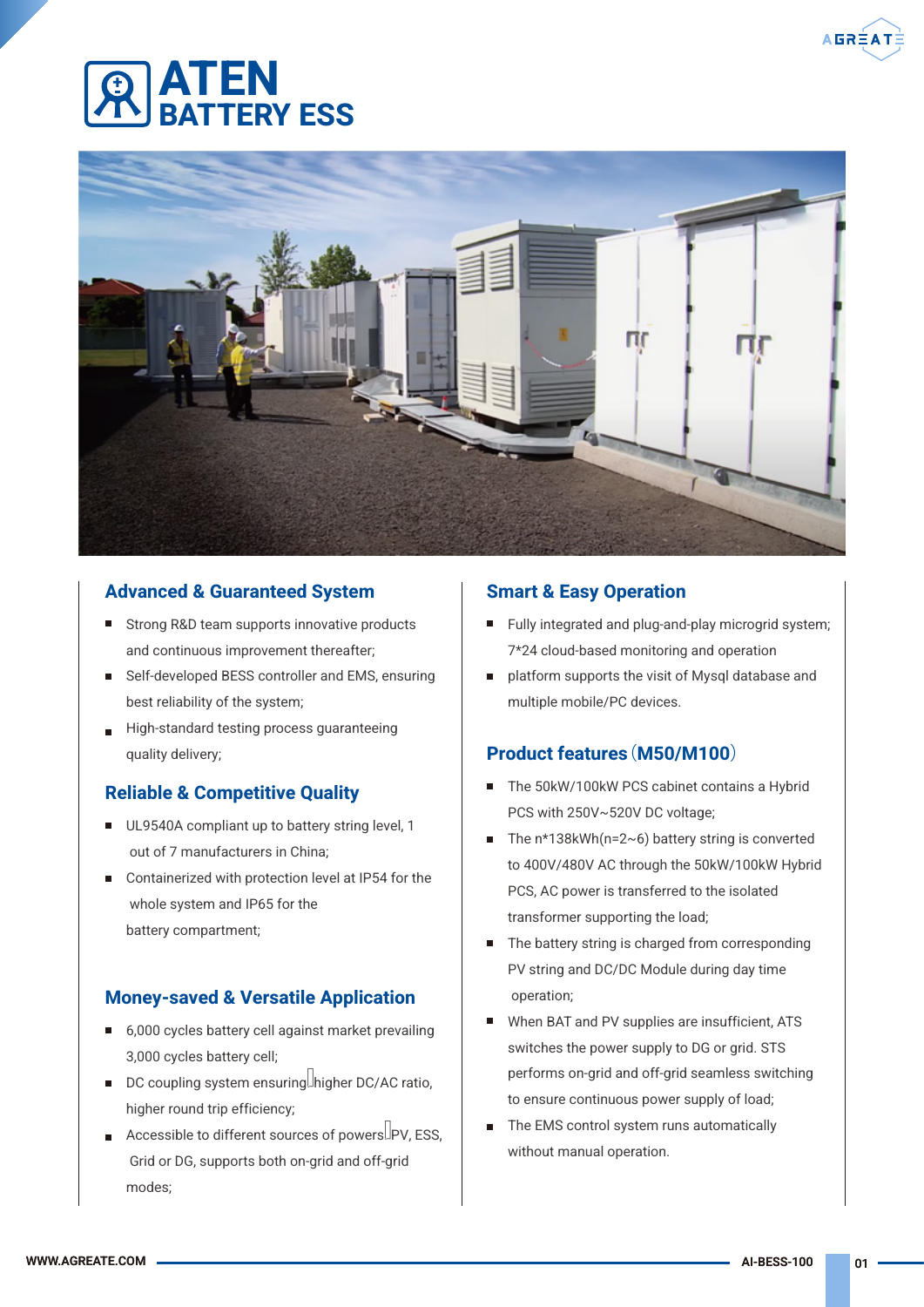

# System Topology**(**PV + 100kW PCS + 128/192/256/320/384kWh BESS**)**



# System Configuration



|                      | <b>S138 Strings</b> | <b>BESS Controller</b>   |                          | <b>Power Conversion System</b> |  |
|----------------------|---------------------|--------------------------|--------------------------|--------------------------------|--|
| <b>Product Model</b> | S138-P9             | <b>BESS Controller 4</b> | <b>BESS Controller 8</b> | PWG2-50K-NA                    |  |
| M100-128             |                     |                          |                          |                                |  |
| M100-192             | 3                   |                          | $\overline{\phantom{a}}$ |                                |  |
| M100-256             | 4                   |                          | $\overline{\phantom{a}}$ |                                |  |
| M100-320             |                     | $\overline{\phantom{0}}$ |                          |                                |  |
| M100-384             | 6                   | $\overline{\phantom{a}}$ |                          |                                |  |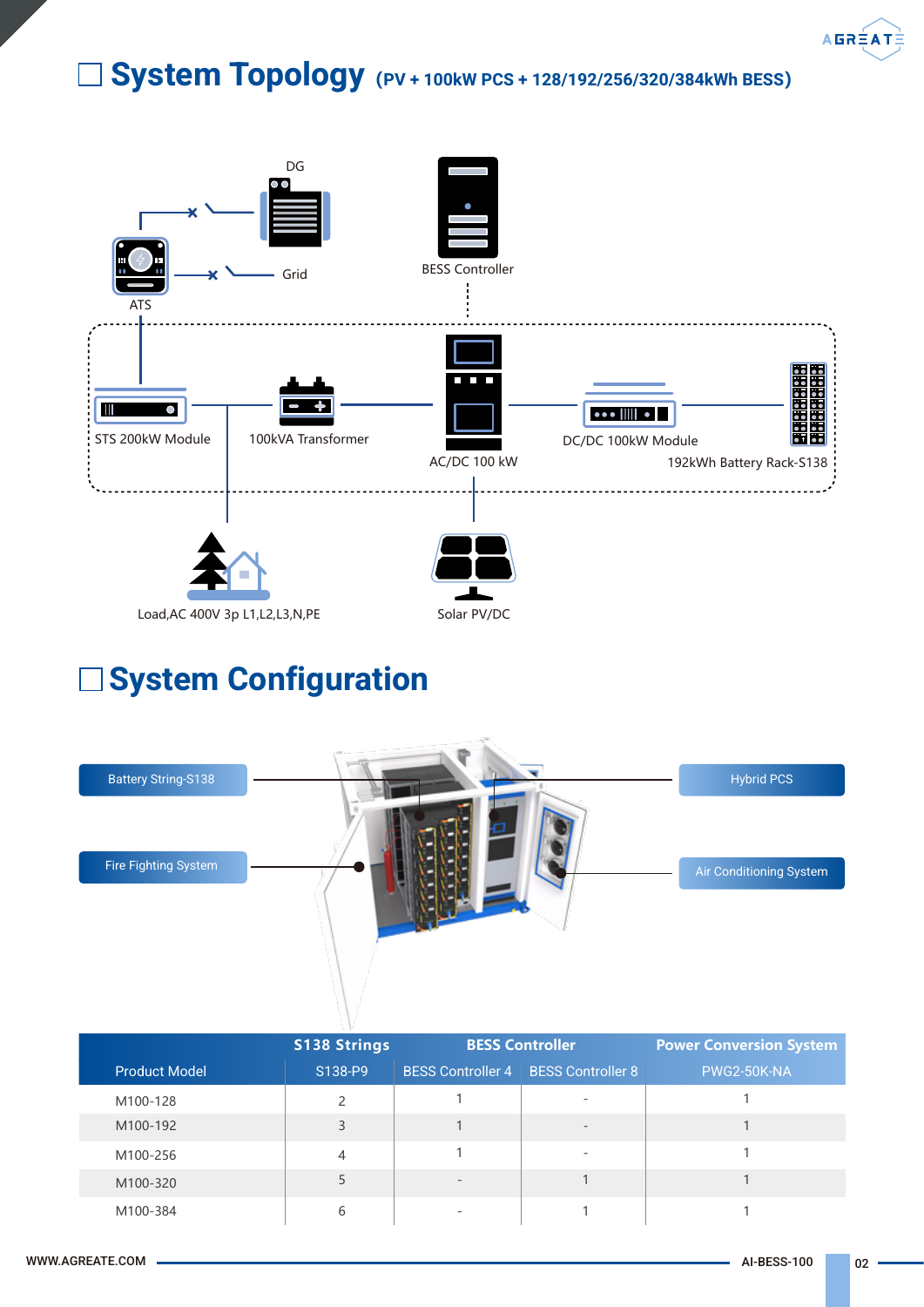

# Key Components



#### Battery Rack-I

- 1C Charge/Discharge;
- **Power supply can be single battery string** or parallel battery strings;
- Easy configuration and maintainence

| <b>Item</b>                                      | <b>Data</b>                           |
|--------------------------------------------------|---------------------------------------|
| Battery module                                   | S138-7P9                              |
| Pack qty                                         | 7                                     |
| Nominal capacity                                 | 64kWh                                 |
| Discharge cutoff-Rated-<br>Charge cutoff voltage | 314V~358V~398V                        |
| Pack                                             | 3.2V/90Ah@2P16S                       |
| String measuring voltage range                   | 100~1,000V                            |
| String voltage detection accuracy                | ±0.5%                                 |
| String voltage sampling period                   | 100 <sub>ms</sub>                     |
| String measuring current range                   | ±300A                                 |
| String current detection accuracy                | 1%                                    |
| SOC calculation accuracy                         | $\leq$ 7%                             |
| Input insulation resistance                      | $\geq$ 10ΜΩ, 1,000V DC                |
| Communication                                    | ModubusTCP, CAN, ModubusRTU           |
| System cycle life                                | $\geqslant$ 5,000 cycles@1C, 25 C     |
| Dimension (W*D*H)                                | 400*750*2,050mm                       |
| Weight                                           | 690kg                                 |
| Certifications                                   | UL1973, UL9540A, IEC62619, CE, UN38.3 |



#### BESS Controller

- **Data acquisition;**
- $\blacksquare$  Multiple protection overload protection &reverse power protection Intelligent interaction HMI;

| Item                        | Data                                                        |
|-----------------------------|-------------------------------------------------------------|
| Dimension (L*W*H)           | 480*230*770mm                                               |
| Weight                      | 35.5kg                                                      |
| Power interface             | AC 220V, 50/60Hz                                            |
| PCS communication           | Modubus RTU, Modubus TCP                                    |
| <b>HVU</b> communication    | Modubus TCP                                                 |
| <b>HVAC</b> communication   | Modubus RTU                                                 |
| Grid control application    | Time shifting, peak shaving,<br>renewables moving average   |
| Offgrid control application | Backup power, PV/DG/EV/ESS<br>integrated micro-grid control |
| Battery management system   | DC busbar incoming control                                  |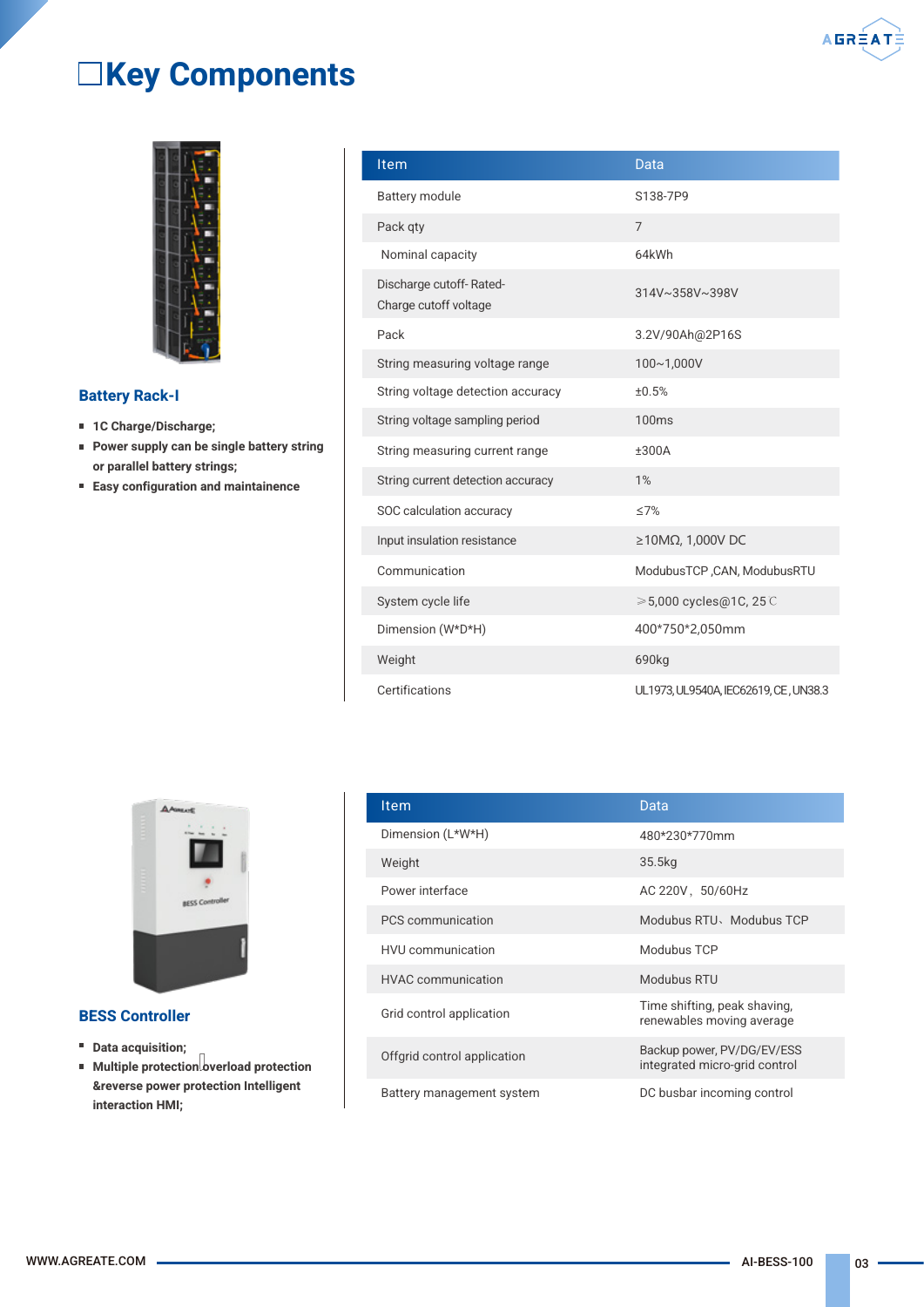

#### Power Conversion System

- Single-stage three-level modularization;
- **Multi-branch input to reduce battery** series and parallels connection;

| Item                                  | M50/M100-EX           | M50/M100-NA           |  |  |
|---------------------------------------|-----------------------|-----------------------|--|--|
| DC voltage range                      | 250V~520V             |                       |  |  |
| PV voltage range                      | 520V~900V             |                       |  |  |
| Maximum DC current                    | 150A/300A             |                       |  |  |
| Maximum PV current                    | 192A/384A             |                       |  |  |
| Rated output power                    | 100kW                 |                       |  |  |
| Rated grid voltage                    | 400V                  | 480V                  |  |  |
| Grid voltage range                    | ±15%                  | ±10%                  |  |  |
| Rated grid voltage                    | 50/60±2.5Hz           | $59.5 \times 60.5$ Hz |  |  |
| The frequency range of the power grid | 72A/144A              | 60A/120A              |  |  |
| Adjustable PF                         | 1(leading)~1(lagging) |                       |  |  |
| Off-grid voltage                      | 400V                  | 480V                  |  |  |
| Off-grid voltage range                | ±10%                  |                       |  |  |
| Off-grid frequency                    | 50/60Hz               | 60Hz                  |  |  |
| Weight                                | 520kg/750kg           |                       |  |  |

 $A B R  $\times$  A T $\times$$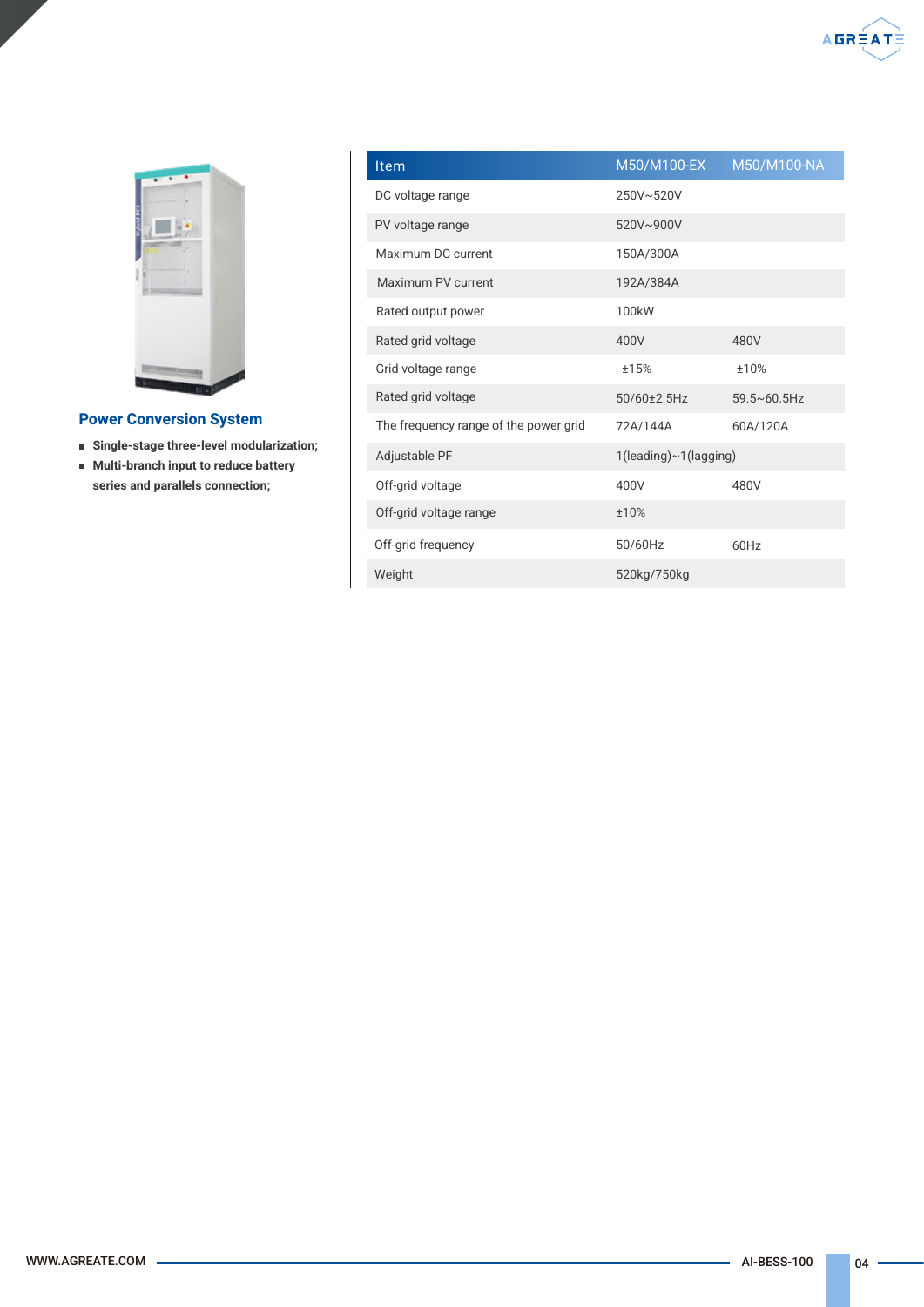

# System Technical Specifications

| <b>Item</b>                        | <b>128kWh</b>                            | 192kWh          | 256kWh                       | 320kWh   | 384kWh |  |
|------------------------------------|------------------------------------------|-----------------|------------------------------|----------|--------|--|
| DC Data                            |                                          |                 |                              |          |        |  |
| <b>Battery Chemisty</b>            |                                          |                 | Lithium Iron Phosphate (LFP) |          |        |  |
| Cell life cycle                    | 80% Retention with 5,000 Cycles @ 1C 25℃ |                 |                              |          |        |  |
| Cell spec                          |                                          |                 | 3.2V/90Ah                    |          |        |  |
| String configuration               |                                          |                 | 2P112S                       |          |        |  |
| Number of strings                  | $\overline{2}$                           | 3               | 4                            | 5        | 6      |  |
| Rack rated energy capacity         | 128kWh                                   | 192kWh          | 256kWh                       | 320kWh   | 384kWh |  |
| DC rated energy capacity           | 129.0kWh                                 | 193.5kWh        | 258.0kWh                     | 322.5kWh | 387kWh |  |
| Rated voltage                      | 358.4V                                   |                 |                              |          |        |  |
| Voltage range                      |                                          |                 | 313.6V~397.6V                |          |        |  |
| <b>BMS</b> communication interface |                                          | RS485, Ethernet |                              |          |        |  |
| <b>BMS</b> communication protocol  |                                          |                 | Modbus RTU, Modbus TCP       |          |        |  |
| <b>AC Data</b>                     |                                          |                 |                              |          |        |  |
| Rated AC power                     |                                          |                 | 100kW                        |          |        |  |
| Maximum AC power                   |                                          |                 | 110kW                        |          |        |  |
| Rated grid voltage                 | 400V/480V                                |                 |                              |          |        |  |
| Grid voltage range                 | ±15%/±10%                                |                 |                              |          |        |  |
| AC rate of current                 | 144A/120A                                |                 |                              |          |        |  |
| Output THDi                        | $\leq 3\%$                               |                 |                              |          |        |  |
| Grid connected power factor        | 1(leading)~1(lagging)                    |                 |                              |          |        |  |
| Grid frequency range               | 50Hz/60Hz±2.5%                           |                 |                              |          |        |  |
| Isolation method                   | 3 Phase 4 Line Transformer               |                 |                              |          |        |  |
| <b>General Data</b>                |                                          |                 |                              |          |        |  |
| Dimension w/o clearances (L*W*H)   |                                          |                 | 2,991*2,438*2,591mm          |          |        |  |
| Weight of whole system             | <4.2t                                    | <4.3t           | < 5.8t                       | 56.6t    | < 7.5t |  |
| Degree of protection               | IP54                                     |                 |                              |          |        |  |
| Operating temperature range        | $-20 - 40$ °C                            |                 |                              |          |        |  |
| Relative humidity                  | 0~95% (non-condensing)                   |                 |                              |          |        |  |
| Max working altitude               | 3,000m/9,842ft                           |                 |                              |          |        |  |
| Cooling concept of DC hatch        | <b>HVAC</b>                              |                 |                              |          |        |  |
| Communication interfaces           | RS485, Ethernet, GPRS                    |                 |                              |          |        |  |
| Certificates                       | UL1973, UL9540A, IEC62619, CE, UN38.3    |                 |                              |          |        |  |